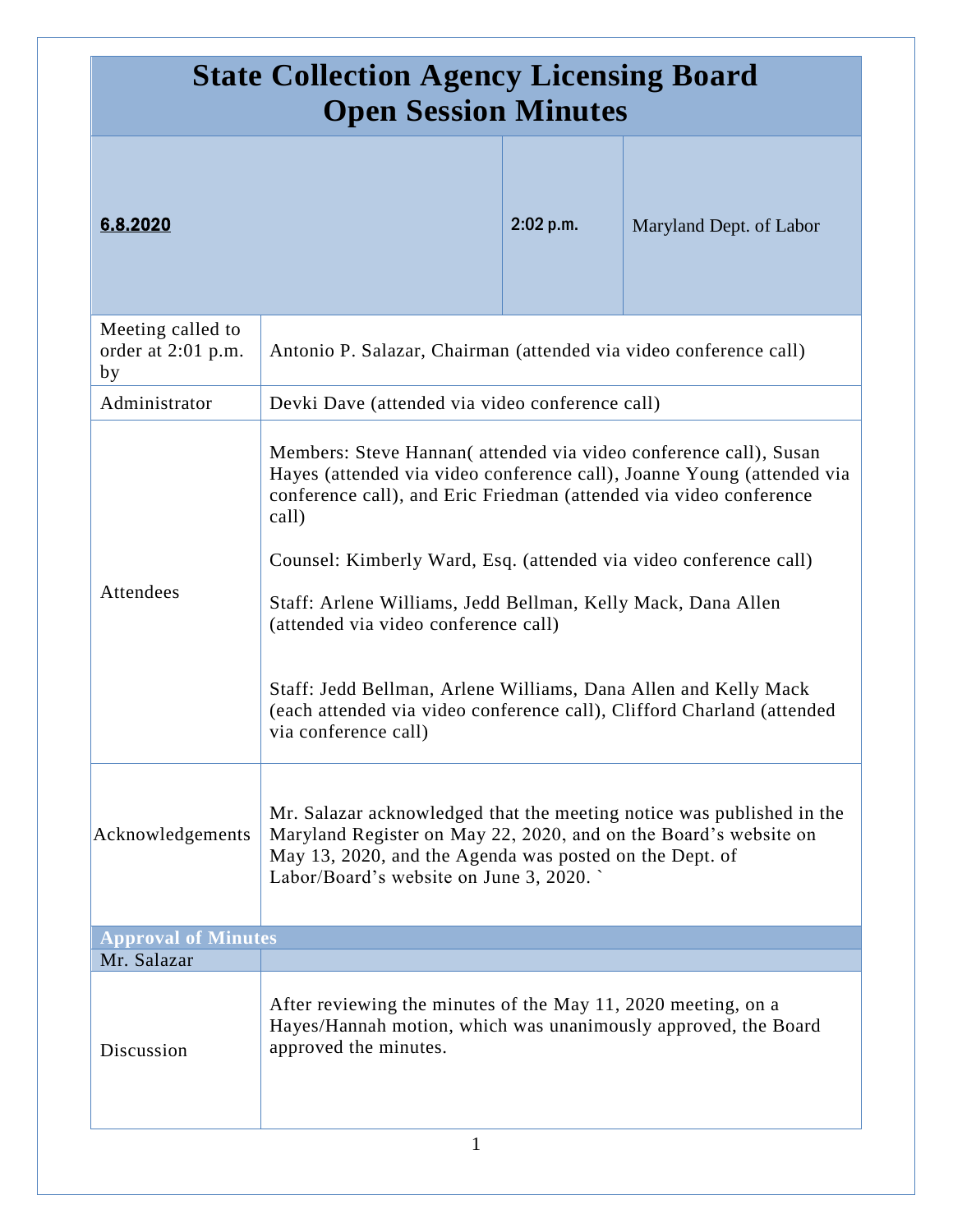| <b>Recognition of Public Comments</b> |                                        |
|---------------------------------------|----------------------------------------|
| Mr. Salazar                           |                                        |
| Discussion                            | No members of the public were present. |

| 1. Non-Depository Licensing Unit Report |                                                                                                                                                                                                                                                                                                                                                                                                                                                                                                                                                                                                                                                                                                                                                                                                                                                                                                                                                                                             |
|-----------------------------------------|---------------------------------------------------------------------------------------------------------------------------------------------------------------------------------------------------------------------------------------------------------------------------------------------------------------------------------------------------------------------------------------------------------------------------------------------------------------------------------------------------------------------------------------------------------------------------------------------------------------------------------------------------------------------------------------------------------------------------------------------------------------------------------------------------------------------------------------------------------------------------------------------------------------------------------------------------------------------------------------------|
| Ms. Williams                            |                                                                                                                                                                                                                                                                                                                                                                                                                                                                                                                                                                                                                                                                                                                                                                                                                                                                                                                                                                                             |
| Discussion                              | Ms. Williams presented the Non-Depository Licensing Unit. Ms.<br>Williams advised the Board that each entity's application and<br>supporting materials for licensure had been reviewed and found to<br>have satisfied the licensing qualifications as set forth in Ms. Yates'<br>Memo. Ms. Williams proceeded to recommend that the Board issue<br>collection agency licenses to the following entities: Notable Finance,<br>LLC, DCM Services, LLC (branch), Credit Corp Solutions, Inc.<br>(branch) and Client Services, Inc. (branch)<br>On a Hayes/Hannan motion, which was unanimously approved, the<br>Board voted to issue licenses to all recommended applicants.<br>Ms. Williams also informed the Board that seven were change in<br>control requests: Merchants and Professional Bureau, Inc., Vervent,<br>Inc., Penn Credit Corporation, Mid-South Adjustment Co. Inc., Dell<br>Financial Services L.L.C., Emergent Business Group, Inc., and Axiom<br>Financial Services, LLC. |

| 2. Consumer Services Unit Report |  |
|----------------------------------|--|
| Ms. Mack                         |  |